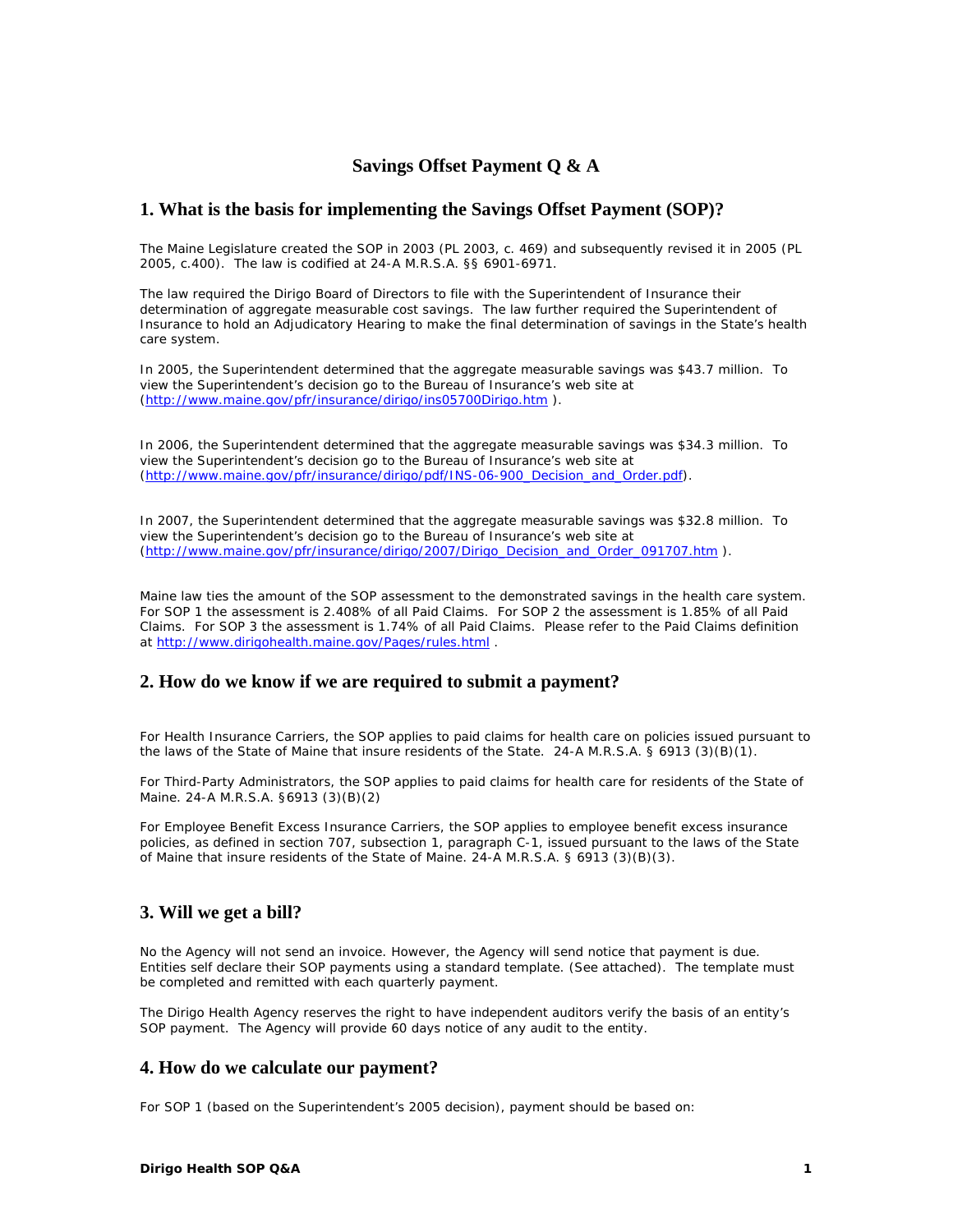- For Health Insurance Carriers, 2.408 % of annual paid claims for health care policies as provided in 24-A M.R.S.A. § 6913 (3)(B)(1)
- For Third-Party Administrators, 2.408 % of annual paid claims for health care for residents of this State as provided in 24-A M.R.S.A. § 6913 (3)(B)(2)
- For Employee Benefit Excess Insurance Carriers, 2.408 % of annual paid claims on employee benefit excess insurance carriers as provided in 24-A M.R.S.A. § 6913 (3)(B)(3)
- Groups with enrollment or renewal dates between January 1, 2006 and December 31, 2006
- For claims incurred and paid
	- o subsequent to the group's enrollment or renewal date
	- o in the period January 1, 2006 November 30, 2007
	- o through the course of the group's plan year.

Thus an entity is responsible for SOP 1 on the following claims:

| Enrollment / Renewal Date | <b>Claims Incurred and Paid</b>      |
|---------------------------|--------------------------------------|
| January 2006              | January 1, 2006 - December 31, 2006  |
| February 2006             | February 1, 2006 - January 31, 2007  |
| March 2006                | March 1, 2006 - February 28, 2007    |
| April 2006                | April 1, 2006 - March 31, 2007       |
| May 2006                  | May 1, 2006 - April 30, 2007         |
| June 2006                 | June 1, 2006 - May 31, 2007          |
| <b>July 2006</b>          | July 1, 2006 - June 30, 2007         |
| August 2006               | August 1, 2006 - July 31, 2007       |
| September 2006            | September 1, 2006 - August 31, 2007  |
| October 2006              | October 1, 2006 - September 30, 2007 |
| November 2006             | November 1, 2006 - October 31, 2007  |
| December 2006             | December 1, 2006 - November 30, 2007 |

For SOP 2 (based on the Superintendent's 2006 decision), payment should be based on:

- For Health Insurance Carriers, 1.85 % of annual paid claims for health care policies as provided in 24-A M.R.S.A. § 6913 (3)(B)(1).
- For Third-Party Administrators, 1.85 % of annual paid claims for health care for residents of this State as provided in 24-A M.R.S.A. § 6913 (3)(B)(2).
- For Employee Benefit Excess Insurance Carriers, 1.85 % of annual paid claims on employee benefit excess insurance carriers as provided in 24-A M.R.S.A. § 6913 (3)(B)(3).
- Groups with enrollment or renewal dates between July 1, 2007 and June 30, 2008
- For claims paid:
	- o subsequent to the group's enrollment or renewal date
	- o for claims paid in the period July 1, 2007 May 31, 2009
	- o through the course of the group's plan year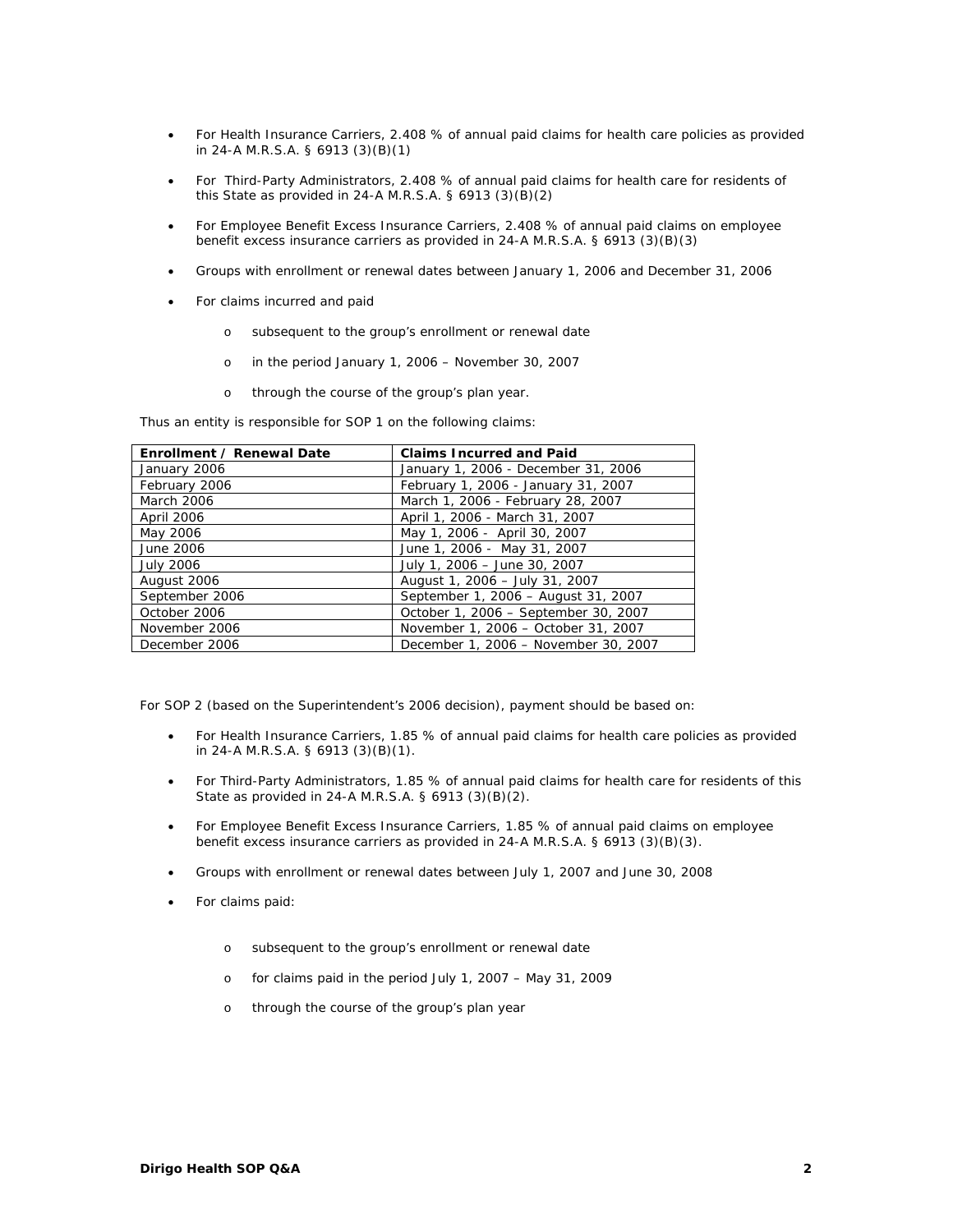Thus an entity is responsible for SOP 2 on the following claims:

| Enrollment / Renewal Date | <b>Claims Paid</b>                   |
|---------------------------|--------------------------------------|
| <b>July 2007</b>          | July 1, 2007 - June 30, 2008         |
| August 2007               | August 1, 2007 - July 31, 2008       |
| September 2007            | September 1, 2007 - August 31, 2008  |
| October 2007              | October 1, 2007 - September 30, 2008 |
| November 2007             | November 1, 2007 - October 31, 2008  |
| December 2007             | December 1, 2007 - November 30, 2008 |
| January 2008              | January 1, 2008 - December 31, 2008  |
| February 2008             | February 1, 2008 - January 31, 2009  |
| March 2008                | March 1, 2008 - February 28, 2009    |
| <b>April 2008</b>         | April 1, 2008 - March 31, 2009       |
| May 2008                  | May 1, 2008 - April 30, 2009         |
| June 2008                 | June 1, 2008 - May 31, 2009          |

For SOP 3 (based on the Superintendent's 2007 decision), payment should be based on:

- For Health Insurance Carriers, 1.74 % of annual paid claims for health care policies as provided in 24-A M.R.S.A. § 6913 (3)(B)(1).
- For Third-Party Administrators, 1.74 % of annual paid claims for health care for residents of this State as provided in 24-A M.R.S.A. § 6913 (3)(B)(2).
- For Employee Benefit Excess Insurance Carriers, 1.74 % of annual paid claims on employee benefit excess insurance carriers as provided in 24-A M.R.S.A. § 6913 (3)(B)(3).
- Groups with enrollment or renewal dates between July 1, 2008 and June 30, 2009
- For claims paid:
	- o subsequent to the group's enrollment or renewal date
	- o for claims paid in the period July 1, 2008 May 31, 2010
	- o through the course of the group's plan year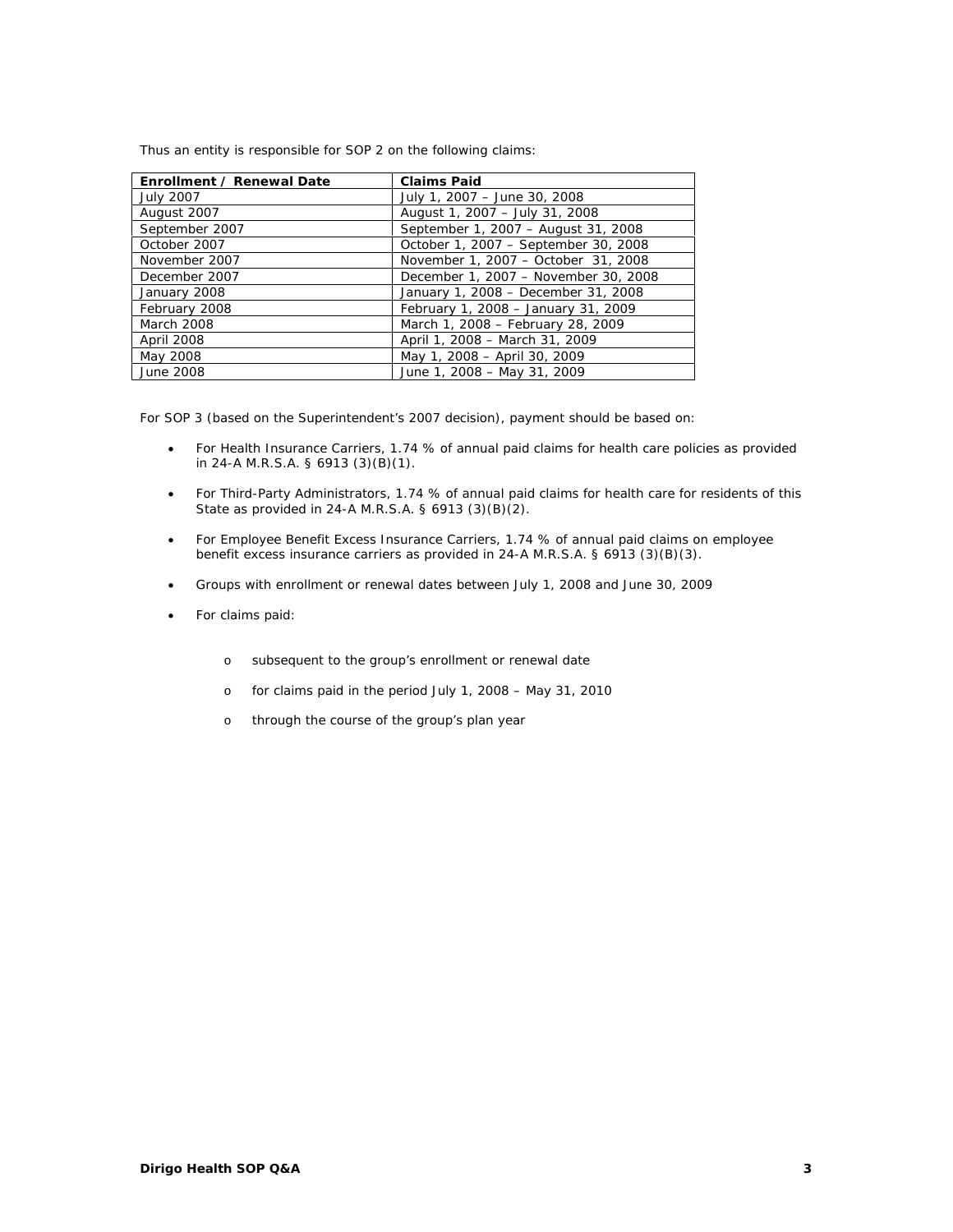Thus an entity is responsible for SOP 3 on the following claims:

| Enrollment / Renewal Date | <b>Claims Paid</b>                   |
|---------------------------|--------------------------------------|
| <b>July 2008</b>          | July 1, 2008 - June 30, 2009         |
| August 2008               | August 1, 2008 - July 31, 2009       |
| September 2008            | September 1, 2008 - August 31, 2009  |
| October 2008              | October 1, 2008 - September 30, 2009 |
| November 2008             | November 1, 2008 - October 31, 2009  |
| December 2008             | December 1, 2008 - November 30, 2009 |
| January 2009              | January 1, 2009 - December 31, 2009  |
| February 2009             | February 1, 2009 - January 31, 2010  |
| March 2009                | March 1, 2009 - February 28, 2010    |
| April 2009                | April 1, 2009 - March 31, 2010       |
| May 2009                  | May 1, 2009 - April 30, 2010         |
| June 2009                 | June 1, 2009 - May 31, 2010          |

# **Examples of the assessment:**

| Group<br><b>Effective</b><br><b>Month</b> | <b>Claim Incurred</b> | <b>Claim Paid</b> | Assessment      | Reason                                                                                                                                                                                                                                              |
|-------------------------------------------|-----------------------|-------------------|-----------------|-----------------------------------------------------------------------------------------------------------------------------------------------------------------------------------------------------------------------------------------------------|
| January                                   | January 2006          | February 2006     | SOP 1-2.408%    | Plan start date between January 1,<br>2006 and December 31, 2006, claim<br>incurred and paid during plan year.                                                                                                                                      |
| March                                     | February 2006         | <b>March 2006</b> | No assessment   | Claim incurred prior to start of plan<br>year (SOP 1 is incurred and paid)                                                                                                                                                                          |
| January                                   | December 2006         | January 2007      | No assessment   | Plan start date not between January 1<br>and December 31, 2006 or July 1,<br>2007 and June 30, 2008. Plan years<br>beginning between January 1 and June<br>30, 2007 pay no SOP in 2007. These<br>plans begin paying SOP 2 after renewal<br>in 2008. |
| July                                      | June 2007             | <b>July 2007</b>  | SOP $2 - 1.85%$ | Plan start date between July 1, 2007<br>and June 30, 2008 and paid during<br>plan year.                                                                                                                                                             |
| January                                   | December 2007         | January 2008      | $SOP$ 2 - 1.85% | Plan start date between July 1, 2007<br>and June 30, 2008 and paid during<br>plan year.                                                                                                                                                             |
| January                                   | December 2008         | December 2008     | $SOP$ 2 - 1.85% | Plan start date between July 1, 2007<br>and June 30, 2008 and paid during<br>plan year.                                                                                                                                                             |
| July                                      | June 2008             | <b>July 2008</b>  | SOP $3 - 1.74%$ | Plan start date between July 1, 2008<br>and June 30, 2009 and paid during<br>plan year.                                                                                                                                                             |
| January                                   | December 2008         | January 2009      | SOP $3 - 1.74%$ | Plan start date between July 1, 2008<br>and June 30, 2009 and paid during<br>plan year.                                                                                                                                                             |
| January                                   | December 2009         | December 2009     | SOP 3 - 1.74%   | Plan start date between July 1, 2008<br>and June 30, 2009 and paid during<br>plan year.                                                                                                                                                             |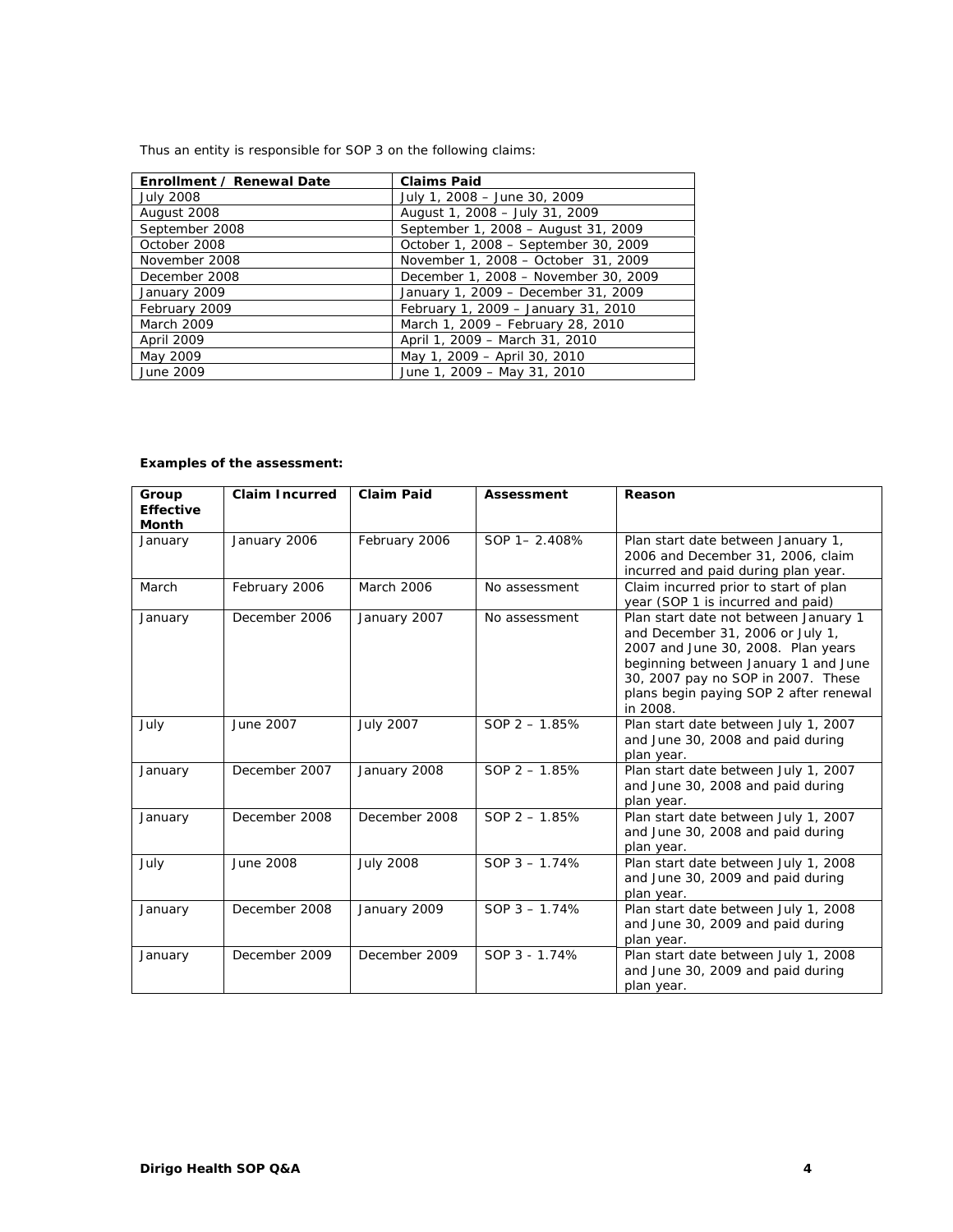

Payment Schedule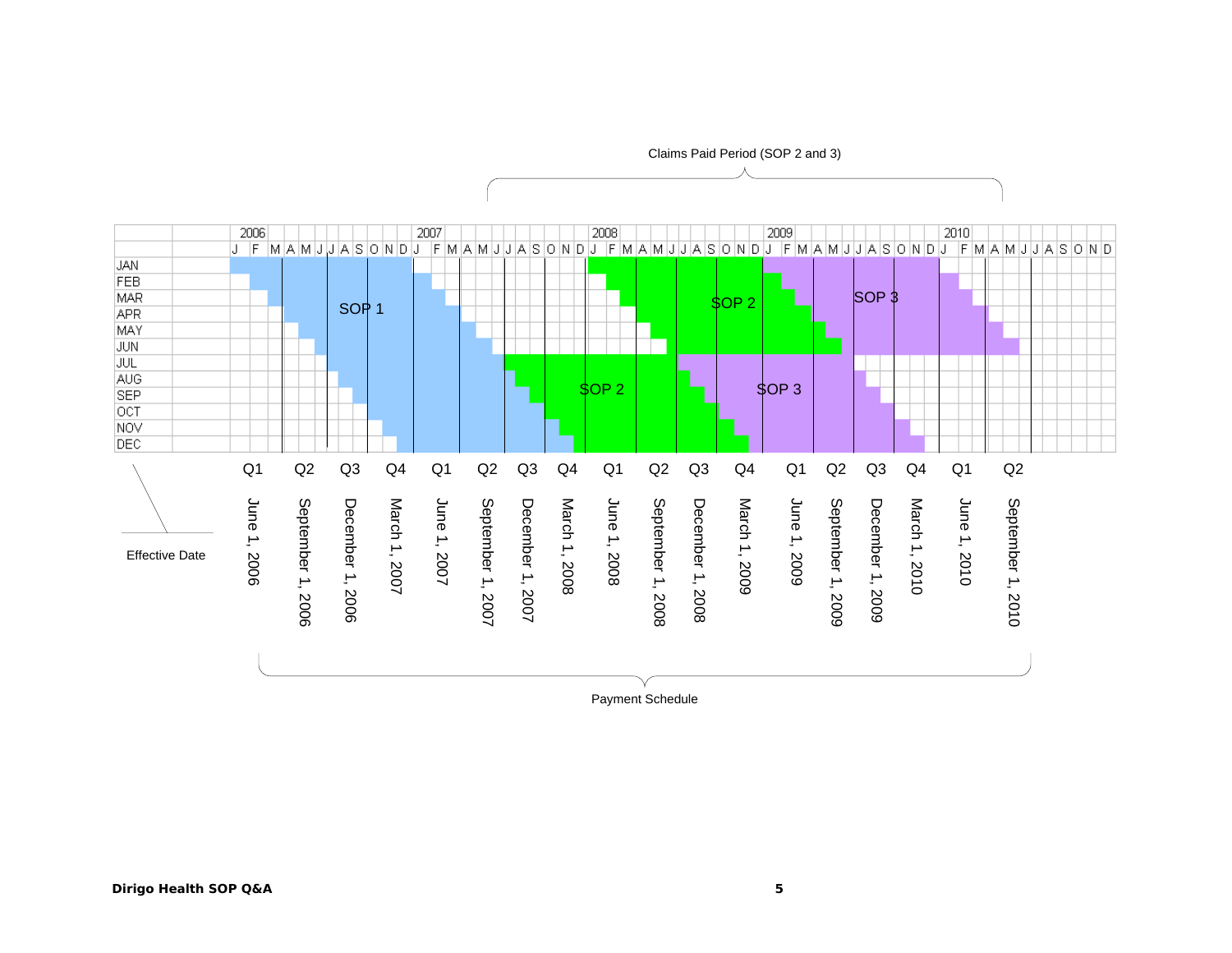# **5. Does the SOP apply to the billed amount or the paid amount of claims?**

The SOP applies to the paid amount.

### **6. What types of claims do we include in determining our payment?**

All payments (with the exception of the exclusions below) made by health insurance carriers, third-party administrators and employee benefit excess carriers for health and medical services provided under policies issued pursuant to the laws of this State that insure residents of this State or, in the case of thirdparty administrators, for health care for residents of this State.

#### **7. What types of claims do we exclude in determining our payment?**

The following claims are not subject to the assessment:

- claims related to expenses or general administrative costs
- payments made to qualifying providers under a "pay for performance" or other incentive compensation arrangement
- claims paid by carriers and third-party administrators with respect to accidental injury, specified disease, hospital indemnity, dental, vision, disability income, long-term care, Medicare supplement or other limited benefit health insurance. Claims paid for dental services covered under a medical policy are included, however.
- claims paid for non-residents of Maine
- claims paid under retiree health benefit plans that are separate from benefit plans for existing employees
- claims paid by an employee benefit excess carrier which are counted by a different third-party administrator in determining its savings offset payment
- claims paid for persons covered under a benefit plan for federal employees
- claims paid for services outside of this State

For the definition of paid claims, refer to the Dirigo Health Agency Paid Claims Rules at (http://www.dirigohealth.maine.gov/Pages/rules.html ).

### **8. Are pharmaceutical benefits included?**

Yes, pharmaceutical benefits are considered eligible paid claims. Please refer to the Paid Claims definition at http://www.dirigohealth.maine.gov/Pages/rules.html . Calculation of SOPs should include pharmacy claims paid through administrators such as pharmacy benefit managers.

### **9. What if our company does not provide any of the services defined under the definition of eligible paid claims in Maine?**

If you believe the Dirigo Health Agency has incorrectly notified your company that it is subject to the assessment please send an email to *dha@maine.gov* indicating your company name, type of business in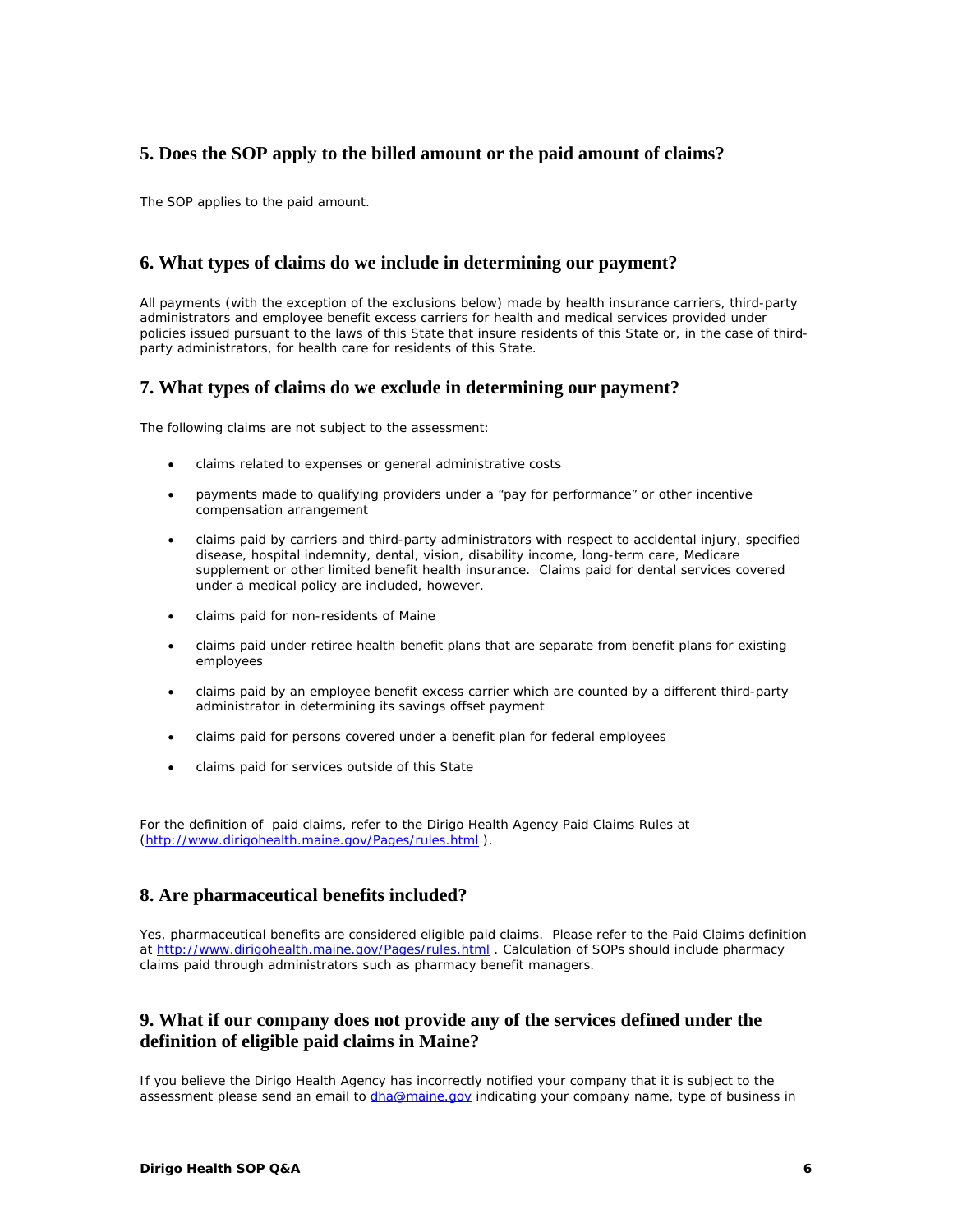Maine, and a brief explanation as to why your company is exempt. Please include "SOP" in the subject line. We will remove you from future notices.

### **10. To whom should we make our payment?**

Payments should be made out to: Treasurer, State of Maine.

### **11. Where do we send our payment?**

Send payment to:

Dirigo Health Agency 53 State House Station Augusta, ME 04333-0053 Attn: Finance

### **12. What is the State's EIN?**

01-6000001

### **13. When do we need to send our payment?**

The reporting period is quarterly and the payment deadline is 60 days from the close of the quarter.

Savings offset payments for third-party administrators with 500 or fewer total members in Maine in all groups may be made annually 60 days after the close of the plan year. For example, a TPA would pay for groups with effective dates in January, February, and March 2006 on June 1, 2007.

Entities that have total quarterly payment amounts of \$100.00 or less may combine quarterly payments or pay annually.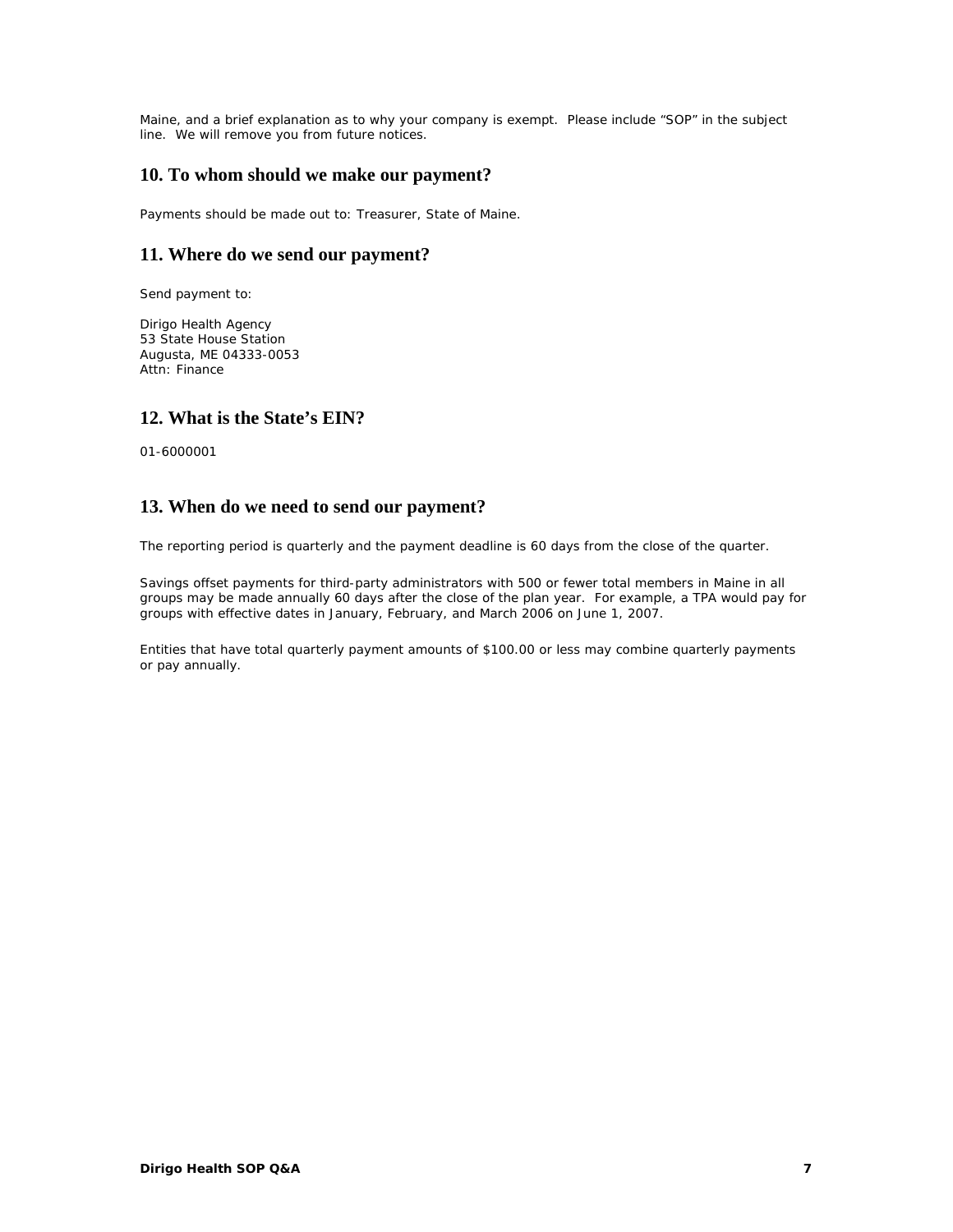#### **Payment Schedule by Effective Date**

| Enrollment / Renewal Date        | <b>Claims Paid</b>                                                      | Assessment       | Due Date                          |
|----------------------------------|-------------------------------------------------------------------------|------------------|-----------------------------------|
| January 2006                     | January 1, 2006 - March 31, 2006                                        | 2.408%           | June 1, 2006                      |
| January 2006                     | April 1, 2006 - June 30, 2006                                           | 2.408%           | September 1, 2006                 |
| January 2006                     | July 1, 2006 - September 30, 2006                                       | 2.408%           | December 1, 2006                  |
| January 2006                     | October 1, 2006 - December 31, 2006                                     | 2.408%           | March 1, 2007                     |
| February 2006                    | February 1, 2006 - March 31, 2006                                       | 2.408%           | June 1, 2006                      |
| February 2006                    | April 1, 2006 - June 30, 2006                                           | 2.408%           | September 1, 2006                 |
| February 2006                    | July 1, 2006 - September 30, 2006                                       | 2.408%           | December 1, 2006                  |
| February 2006                    | October 1, 2006 - December 31, 2006                                     | 2.408%           | March 1, 2007                     |
| February 2006                    | January 1, 2007 - January 31, 2007                                      | 2.408%           | June 1, 2007                      |
| March 2006                       | March 1, 2006 - March 31, 2006                                          | 2.408%           | June 1, 2006                      |
| March 2006                       | April 1, 2006 - June 30, 2006                                           | 2.408%           | September 1, 2006                 |
| March 2006                       | July 1, 2006 - September 30, 2006                                       | 2.408%           | December 1, 2006                  |
| March 2006                       | October 1, 2006 - December 31, 2006                                     | 2.408%           | March 1, 2007                     |
| March 2006                       | January 1, 2007 - February 28, 2007                                     | 2.408%           | June 1, 2007                      |
| April 2006                       | April 1, 2006 - June 30, 2006                                           | 2.408%           | September 1, 2006                 |
| April 2006                       | July 1, 2006 - September 30, 2006                                       | 2.408%           | December 1, 2006                  |
| April 2006                       | October 1, 2006 - December 31, 2006                                     | 2.408%           | March 1, 2007                     |
| April 2006                       | January 1, 2007 - March 31, 2007                                        | 2.408%           | June 1, 2007                      |
| May 2006                         | May 1, 2006 - June 31, 2006                                             | 2.408%           | September 1, 2006                 |
| May 2006                         | July 1, 2006 - September 30, 2006                                       | 2.408%           | December 1, 2006                  |
| May 2006                         | October 1, 2006 - December 31, 2006                                     | 2.408%           | March 1, 2007                     |
| May 2006                         | January 1, 2007 - March 31, 2007                                        | 2.408%           | June 1, 2007                      |
| May 2006                         | April 1, 2007 - April 30, 2007                                          | 2.408%           | September 1, 2007                 |
| June 2006                        | June 1, 2006 - June 31, 2006                                            | 2.408%           | September 1, 2006                 |
| June 2006                        | July 1, 2006 - September 30, 2006                                       | 2.408%           | December 1, 2006                  |
| June 2006                        | October 1, 2006 - December 31, 2006                                     | 2.408%           | March 1, 2007                     |
| June 2006                        | January 1, 2007 - March 31, 2007                                        | 2.408%           | June 1, 2007                      |
| June 2006                        | April 1, 2007 - May 31, 2007                                            | 2.408%           | September 1, 2007                 |
| <b>July 2006</b>                 | July 1, 2006 - September 30, 2006                                       | 2.408%           | December 1, 2006                  |
| <b>July 2006</b>                 | October 1, 2006 - December 31, 2006                                     | 2.408%           | March 1, 2007                     |
| <b>July 2006</b>                 | January 1, 2007 - March 31, 2007                                        | 2.408%           | June 1, 2007                      |
| <b>July 2006</b>                 | April 1, 2007 - June 30, 2007                                           | 2.408%           | September 1, 2007                 |
| August 2006                      | August 1, 2006 - September 30, 2006                                     | 2.408%           | December 1, 2006                  |
| August 2006                      | October 1, 2006 - December 31, 2006                                     | 2.408%           | March 1, 2007                     |
| August 2006                      | January 1, 2007 - March 31, 2007                                        | 2.408%           | June 1, 2007                      |
| August 2006                      | April 1, 2007 - June 30, 2007                                           | 2.408%           | September 1, 2007                 |
| August 2006                      | July 1, 2007 - July 31, 2007<br>September 1, 2006 - September 30, 2006  | 2.408%<br>2.408% | December 1, 2007                  |
| September 2006                   |                                                                         |                  | December 1, 2006                  |
| September 2006                   | October 1, 2006 - December 31, 2006<br>January 1, 2007 - March 31, 2007 | 2.408%<br>2.408% | March 1, 2007                     |
| September 2006                   | April 1, 2007 - June 30, 2007                                           | 2.408%           | June 1, 2007<br>September 1, 2007 |
| September 2006<br>September 2006 |                                                                         | 2.408%           | December 1, 2007                  |
| October 2006                     | July 1, 2007 - August 31, 2007<br>October 1, 2006 - December 31, 2006   | 2.408%           | March 1, 2007                     |
| October 2006                     | January 1, 2007 - March 31, 2007                                        | 2.408%           | June 1, 2007                      |
| October 2006                     | April 1, 2007 - June 30, 2007                                           | 2.408%           | September 1, 2007                 |
| October 2006                     | July 1, 2007 - September 31, 2007                                       | 2.408%           | December 1, 2007                  |
| November 2006                    | November 1, 2006 - December 31, 2006                                    | 2.408%           | March 1, 2007                     |
| November 2006                    | January 1, 2007 - March 31, 2007                                        | 2.408%           | June 1, 2007                      |
| November 2006                    | April 1, 2007 - June 30, 2007                                           | 2.408%           | September 1, 2007                 |
| November 2006                    | July 1, 2007 - September 31, 2007                                       | 2.408%           | December 1, 2007                  |
| November 2006                    | October 1, 2007 - October 31, 2007                                      | 2.408%           | March 1, 2008                     |
| December 2006                    | December 1, 2006 - December 31, 2006                                    | 2.408%           | March 1, 2007                     |
| December 2006                    | January 1, 2007 - March 31, 2007                                        | 2.408%           | June 1, 2007                      |
| December 2006                    | April 1, 2007 - June 30, 2007                                           | 2.408%           | September 1, 2007                 |
| December 2006                    | July 1, 2007 - September 31, 2007                                       | 2.408%           | December 1, 2007                  |
| December 2006                    | October 1, 2007 - November 31, 2007                                     | 2.408%           | March 1, 2008                     |
| <b>July 2007</b>                 | July 1, 2007 - September 30, 2007                                       | 1.85%            | December 1, 2007                  |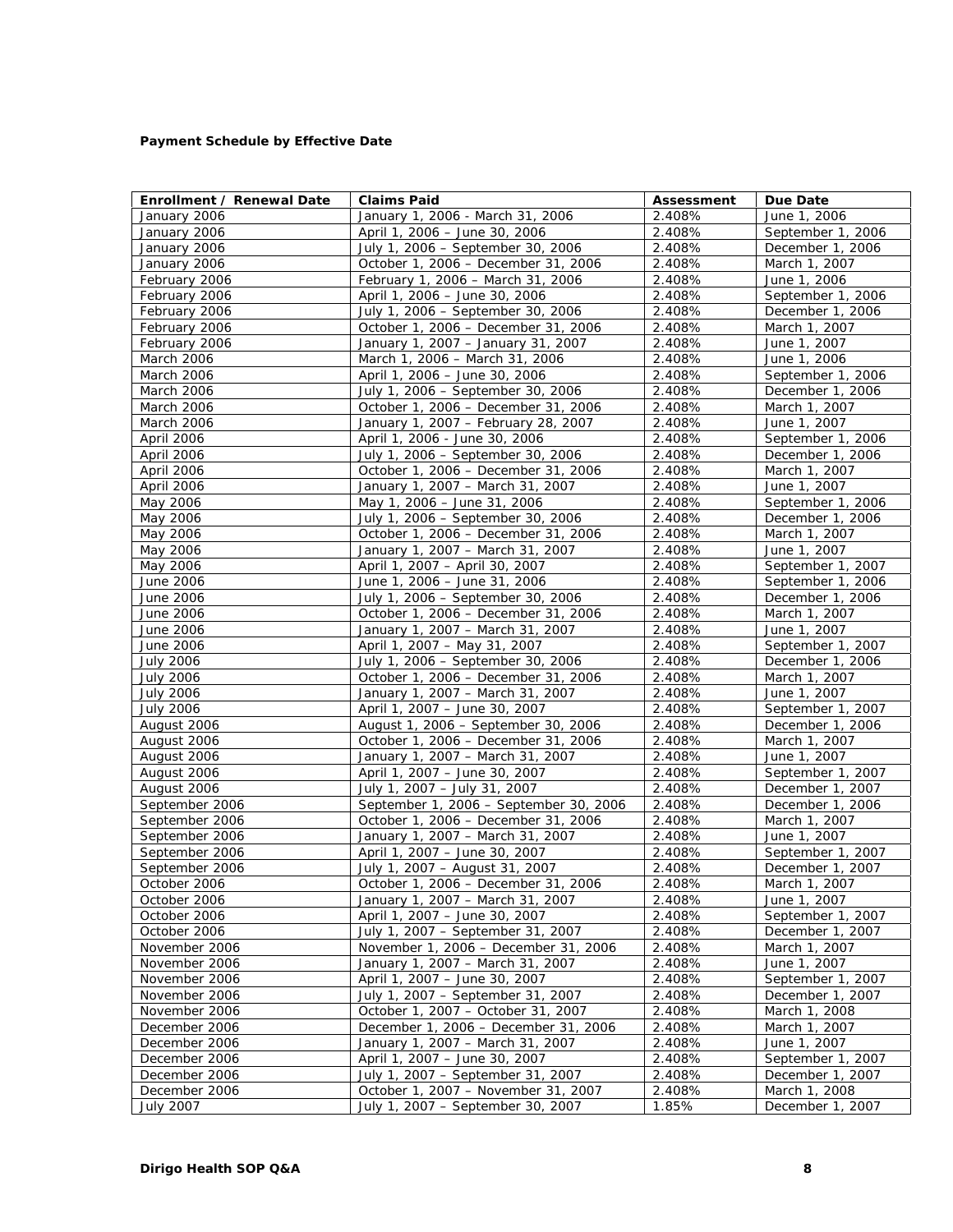| Enrollment / Renewal Date     | <b>Claims Paid</b>                                                      | Assessment     | Due Date                          |
|-------------------------------|-------------------------------------------------------------------------|----------------|-----------------------------------|
| <b>July 2007</b>              | October 1, 2007 - December 31, 2007                                     | 1.85%          | March 1, 2008                     |
| <b>July 2007</b>              | January 1, 2008 - March 31, 2008                                        | 1.85%          | June 1, 2008                      |
| <b>July 2007</b>              | April 1, 2008 - June 30, 2008                                           | 1.85%          | September 1, 2008                 |
| August 2007                   | August 1, 2007 - September 30, 2007                                     | 1.85%          | December 1, 2007                  |
| August 2007                   | October 1, 2007 - December 31, 2007                                     | 1.85%          | March 1, 2008                     |
| August 2007                   | January 1, 2008 - March 31, 2008                                        | 1.85%          | June 1, 2008                      |
| August 2007                   | April 1, 2008 - June 30, 2008                                           | 1.85%          | September 1, 2008                 |
| August 2007                   | July 1, 2008 - July 31, 2008                                            | 1.85%          | December 1, 2008                  |
| September 2007                | September 1, 2007 - September 30, 2007                                  | 1.85%          | December 1, 2007                  |
| September 2007                | October 1, 2007 - December 31, 2007                                     | 1.85%          | March 1, 2008                     |
| September 2007                | January 1, 2008 - March 31, 2008                                        | 1.85%          | June 1, 2008                      |
| September 2007                | April 1, 2008 - June 30, 2008                                           | 1.85%          | September 1, 2008                 |
| September 2007                | July 1, 2008 - August 31, 2008                                          | 1.85%          | December 1, 2008                  |
| October 2007                  | October 1, 2007 - December 31, 2007                                     | 1.85%          | March 1, 2008                     |
| October 2007                  | January 1, 2008 - March 31, 2008                                        | 1.85%          | June 1, 2008                      |
| October 2007                  | April 1, 2008 - June 30, 2008                                           | 1.85%          | September 1, 2008                 |
| October 2007                  | July 1, 2008 - September 31, 2008                                       | 1.85%          | December 1, 2008                  |
| November 2007                 | November 1, 2007 - December 31, 2007                                    | 1.85%          | March 1, 2008                     |
| November 2007                 | January 1, 2008 - March 31, 2008                                        | 1.85%          | June 1, 2008                      |
| November 2007                 | April 1, 2008 - June 30, 2008                                           | 1.85%          | September 1, 2008                 |
| November 2007                 | July 1, 2008 - September 31, 2008                                       | 1.85%          | December 1, 2008                  |
| November 2007                 | October 1, 2008 - October 31, 2008                                      | 1.85%          | March 1, 2009                     |
| December 2007                 | December 1, 2007 - December 31, 2007                                    | 1.85%          | March 1, 2008                     |
| December 2007                 | January 1, 2008 - March 31, 2008                                        | 1.85%          | June 1, 2008                      |
| December 2007                 | April 1, 2008 - June 30, 2008                                           | 1.85%          | September 1, 2008                 |
| December 2007                 | July 1, 2008 - September 31, 2008                                       | 1.85%          | December 1, 2008                  |
| December 2007                 | October 1, 2008 - November 31, 2008                                     | 1.85%          | March 1, 2009                     |
| January 2008                  | January 1, 2008 - March 31, 2008                                        | 1.85%          | June 1, 2008                      |
| January 2008                  | April 1, 2008 - June 30, 2008                                           | 1.85%          | September 1, 2008                 |
| January 2008                  | July 1, 2008 - September 30, 2008                                       | 1.85%          | December 1, 2008                  |
|                               | October 1, 2008 - December 31, 2008                                     | 1.85%          | March 1, 2009                     |
| January 2008<br>February 2008 | February 1, 2008 - March 31, 2008                                       | 1.85%          | June 1, 2008                      |
| February 2008                 | April 1, 2008 - June 30, 2008                                           | 1.85%          | September 1, 2008                 |
| February 2008                 | July 1, 2008 - September 30, 2008                                       | 1.85%          | December 1, 2008                  |
| February 2008                 | October 1, 2008 - December 31, 2008                                     | 1.85%          | March 1, 2009                     |
| February 2008                 |                                                                         | 1.85%          | June 1, 2009                      |
| March 2008                    | January 1, 2009 - January 31, 2009<br>March 1, 2008 - March 31, 2008    | 1.85%          | June 1, 2008                      |
| March 2008                    | April 1, 2008 - June 30, 2008                                           | 1.85%          | September 1, 2008                 |
| March 2008                    | July 1, 2008 - September 30, 2008                                       | 1.85%          | December 1, 2008                  |
| <b>March 2008</b>             | October 1, 2008 - December 31, 2008                                     | 1.85%          | March 1, 2009                     |
| March 2008                    | January 1, 2009 - February 28, 2009                                     | 1.85%          | June 1, 2009                      |
| April 2008                    | April 1, 2008 - June 30, 2008                                           | 1.85%          | September 1, 2008                 |
| <b>April 2008</b>             | July 1, 2008 - September 30, 2008                                       | 1.85%          |                                   |
| April 2008                    | October 1, 2008 - December 31, 2008                                     | 1.85%          | December 1, 2008<br>March 1, 2009 |
| April 2008                    | January 1, 2009 - March 31, 2009                                        | 1.85%          | June 1, 2009                      |
| May 2008                      | May 1, 2008 - June 31, 2008                                             | 1.85%          | September 1, 2008                 |
| May 2008                      | July 1, 2008 - September 30, 2008                                       | 1.85%          | December 1, 2008                  |
| May 2008                      | October 1, 2008 - December 31, 2008                                     | 1.85%          | March 1, 2009                     |
| May 2008                      | January 1, 2009 - March 31, 2009                                        | 1.85%          | June 1, 2009                      |
| May 2008                      | April 1, 2009 - April 30, 2009                                          | 1.85%          | September 1, 2009                 |
|                               |                                                                         |                |                                   |
| June 2008<br>June 2008        | June 1, 2008 - June 31, 2008<br>July 1, 2008 - September 30, 2008       | 1.85%<br>1.85% | September 1, 2008                 |
|                               |                                                                         |                | December 1, 2008                  |
| <b>June 2008</b>              | October 1, 2008 - December 31, 2008<br>January 1, 2009 - March 31, 2009 | 1.85%          | March 1, 2009                     |
| June 2008                     |                                                                         | 1.85%          | June 1, 2009                      |
| June 2008                     | April 1, 2009 - May 31, 2009<br>July 1, 2008 - September 30, 2009       | 1.85%          | September 1, 2009                 |
| <b>July 2008</b>              |                                                                         | 1.74%          | December 1, 2008                  |
| <b>July 2008</b>              | October 1, 2008 - December 21, 2008                                     | 1.74%          | March 1, 2009                     |
| <b>July 2008</b>              | January 1, 2009 - March 31, 2009                                        | 1.74%          | June 1, 2009                      |
| <b>July 2008</b>              | April 1, 2009 - June 30, 2009                                           | 1.74%          | September 1, 2009                 |
| August 2008                   | August 1, 2008 - September 30, 2008                                     | 1.74%          | December 1, 2008                  |
| August 2008                   | October 1, 2008 - December 21, 2008                                     | 1.74%          | March 1, 2009                     |
| August 2008                   | January 1, 2009 - March 31, 2009                                        | 1.74%          | June 1, 2009                      |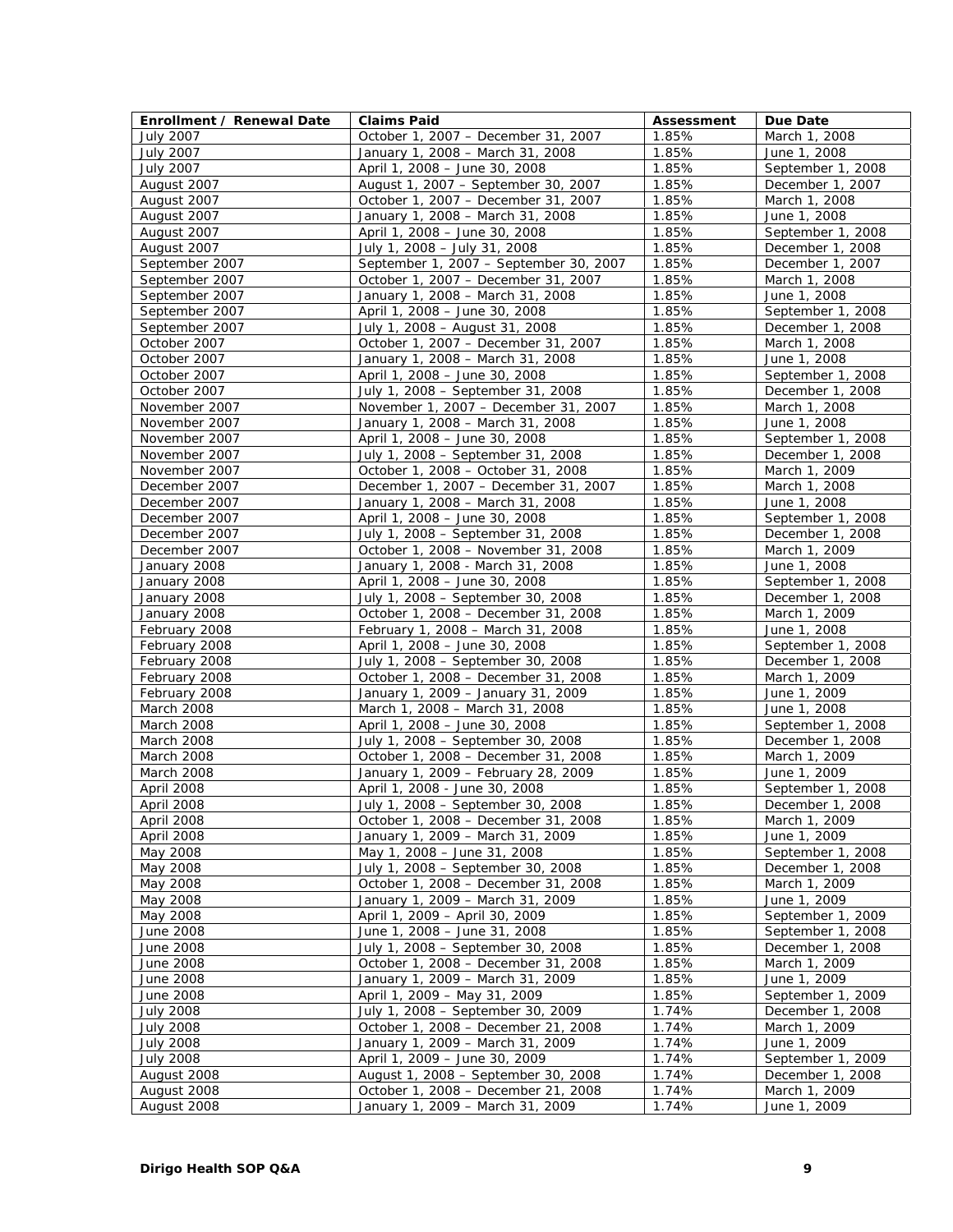| Enrollment / Renewal Date | <b>Claims Paid</b>                     | Assessment | Due Date          |
|---------------------------|----------------------------------------|------------|-------------------|
| August 2008               | April 1, 2009 - June 30, 2009          | 1.74%      | September 1, 2009 |
| August 2008               | July 1, 2009 - July 31, 2009           | 1.74%      | December, 2009    |
| September 2008            | September 1, 2008 - September 30, 2008 | 1.74%      | December 1, 2008  |
| September 2008            | October 1, 2008 - December 21, 2008    | 1.74%      | March 1, 2009     |
| September 2008            | January 1, 2009 - March 31, 2009       | 1.74%      | June 1, 2009      |
| September 2008            | April 1, 2009 - June 30, 2009          | 1.74%      | September 1, 2009 |
| September 2008            | July 1, 2009 - August 31, 2009         | 1.74%      | December 2009     |
| October 2008              | October 1, 2008 - December 31, 2008    | 1.74%      | March 1, 2009     |
| October 2008              | January 1, 2009 - March 31, 2009       | 1.74%      | June 1, 2009      |
| October 2008              | April 1, 2009 - June 30, 2009          | 1.74%      | September 1, 2009 |
| October 2008              | July 1, 2009 - September 30, 2009      | 1.74%      | December 1, 2009  |
| November 2008             | November 1, 2008 - December 31, 2008   | 1.74%      | March 1, 2009     |
| November 2008             | January 1, 2009 - March 31, 2009       | 1.74%      | June 1, 2009      |
| November 2008             | April 1, 2009 - June 30, 2009          | 1.74%      | September 1, 2009 |
| November 2008             | July 1, 2009 - September 30, 2009      | 1.74%      | December 1, 2009  |
| November 2008             | October 1, 2009 - October 31, 2009     | 1.74%      | March 1, 2010     |
| December 2008             | December 1, 2008 - December 31, 2008   | 1.74%      | March 1, 2009     |
| December 2008             | January 1, 2009 - March 31, 2009       | 1.74%      | June 1, 2009      |
| December 2008             | April 1, 2009 - June 30, 2009          | 1.74%      | September 1, 2009 |
| December 2008             | July 1, 2009 - September 30, 2009      | 1.74%      | December 1, 2009  |
| December 2008             | October 1, 2009 - November 30, 2009    | 1.74%      | March 1, 2010     |
| January 2009              | January 1, 2009 - March 31, 2009       | 1.74%      | June 1, 2009      |
| January 2009              | April 1, 2009 - June 30, 2009          | 1.74%      | September 1, 2009 |
| January 2009              | July 1, 2009 - September 30, 2009      | 1.74%      | December 1, 2009  |
| January 2009              | October 1, 2009 - December 31, 2009    | 1.74%      | March 1, 2010     |
| February 2009             | February 1, 2009 - March 31, 2009      | 1.74%      | June 1, 2009      |
| February 2009             | April 1, 2009 - June 30, 2009          | 1.74%      | September1, 2009  |
| February 2009             | July 1, 2009 - September 30, 2009      | 1.74%      | December 1, 2009  |
| February 2009             | October 1, 2009 - December 31, 2009    | 1.74%      | March 1, 2010     |
| February 2009             | January 1, 2010 - January 31, 2010     | 1.74%      | June 1, 2010      |
| March 2009                | March 1, 2009 - March 31, 2009         | 1.74%      | June 1, 2009      |
| March 2009                | April 1, 2009 - June 30, 2009          | 1.74%      | September1, 2009  |
| March 2009                | July 1, 2009 - September 30, 2009      | 1.74%      | December 1, 2009  |
| March 2009                | October 1, 2009 - December 31, 2009    | 1.74%      | March 1, 2010     |
| March 2009                | January 1, 2010 - February 28, 2010    | 1.74%      | June 1, 2010      |
| April 2009                | April 1, 2009 - June 30, 2009          | 1.74%      | September 1, 2009 |
| April 2009                | July 1, 2009 - September 30, 2009      | 1.74%      | December 1, 2009  |
| April 2009                | October 1, 2009 - December 31, 2009    | 1.74%      | March 1, 2010     |
| April 2009                | January 1, 2010 - March 31, 2010       | 1.74%      | June 1, 2010      |
| May 2009                  | May 1, 2009 - June 30, 2009            | 1.74%      | September 1, 2009 |
| May 2009                  | July 1, 2009 - September 30, 2009      | 1.74%      | December 1, 2009  |
| May 2009                  | October 1, 2009 - December 31, 2009    | 1.74%      | March 1, 2010     |
| May 2009                  | January 1, 2010 - March 31, 2010       | 1.74%      | June 1, 2010      |
| May 2009                  | April 1, 2010 - April 30, 2010         | 1.74%      | September 1, 2010 |
| June 2009                 | June 1, 2009 - June 30, 2009           | 1.74%      | September 1, 2009 |
| June 2009                 | July 1, 2009 - September 30, 2009      | 1.74%      | December 1, 2009  |
| June 2009                 | October 1, 2009 - December 31, 2009    | 1.74%      | March 1, 2010     |
| June 2009                 | January 1, 2010 - March 31, 2010       | 1.74%      | June 1, 2010      |
| June 2009                 | April 1, 2010 - May 30, 2010           | 1.74%      | September 1, 2010 |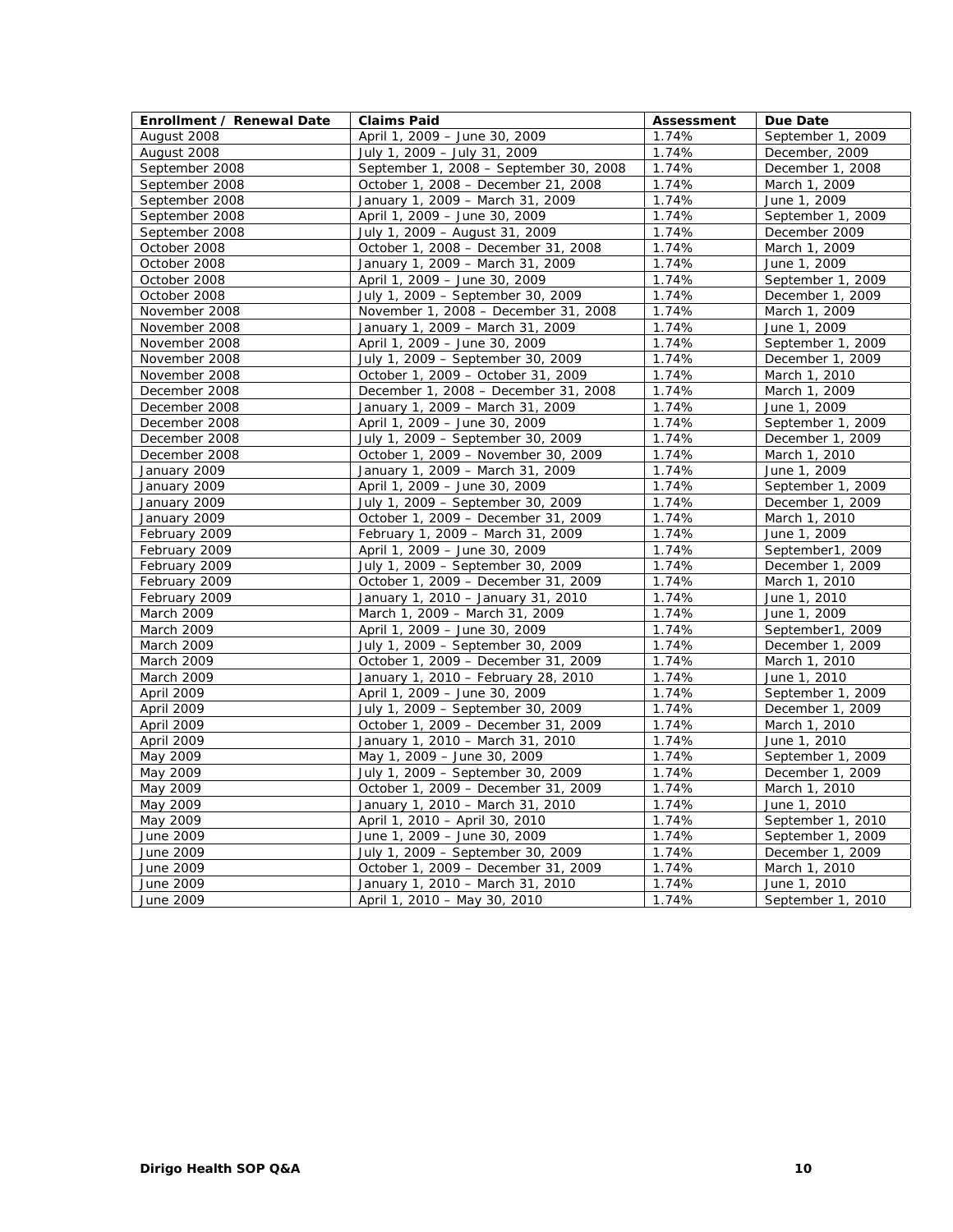#### **Payment Schedule by Payment Date**

| Enrollment / Renewal Date | Claims Paid                                                                  | Assessment     | Due Date                               |
|---------------------------|------------------------------------------------------------------------------|----------------|----------------------------------------|
| Jan-06                    | January 1, 2006 - March 31, 2006                                             | 2.41%          | June 1, 2006                           |
| Feb-06                    | February 1, 2006 - March 31, 2006                                            | 2.41%          | June 1, 2006                           |
| Mar-06                    | March 1, 2006 - March 31, 2006                                               | 2.41%          | June 1, 2006                           |
| Jan-06                    | April 1, 2006 - June 30, 2006                                                | 2.41%          | September 1, 2006                      |
| Feb-06                    | April 1, 2006 - June 30, 2006                                                | 2.41%          | September 1, 2006                      |
| Mar-06                    | April 1, 2006 - June 30, 2006                                                | 2.41%          | September 1, 2006                      |
| Apr-06                    | April 1, 2006 - June 30, 2006                                                | 2.41%          | September 1, 2006                      |
| May-06                    | May 1, 2006 - June 31, 2006                                                  | 2.41%          | September 1, 2006                      |
| Jun-06                    | June 1, 2006 - June 31, 2006                                                 | 2.41%          | September 1, 2006                      |
| Jan-06                    | July 1, 2006 - September 30, 2006                                            | 2.41%          | December 1, 2006                       |
| Feb-06                    | July 1, 2006 - September 30, 2006                                            | 2.41%          | December 1, 2006                       |
| Mar-06                    | July 1, 2006 - September 30, 2006                                            | 2.41%          | December 1, 2006                       |
| Apr-06                    | July 1, 2006 - September 30, 2006                                            | 2.41%          | December 1, 2006                       |
| May-06                    | July 1, 2006 - September 30, 2006                                            | 2.41%          | December 1, 2006                       |
| Jun-06                    | July 1, 2006 - September 30, 2006                                            | 2.41%          | December 1, 2006                       |
| Jul-06                    | July 1, 2006 - September 30, 2006                                            | 2.41%          | December 1, 2006                       |
| Aug-06                    | August 1, 2006 - September 30, 2006                                          | 2.41%          | December 1, 2006                       |
| Sep-06                    | September 1, 2006 - September 30, 2006                                       | 2.41%          | December 1, 2006                       |
| Jan-06                    | October 1, 2006 - December 31, 2006                                          | 2.41%          | March 1, 2007                          |
| Feb-06                    | October 1, 2006 - December 31, 2006                                          | 2.41%          | March 1, 2007                          |
| Mar-06                    | October 1, 2006 - December 31, 2006                                          | 2.41%          | March 1, 2007                          |
| Apr-06                    | October 1, 2006 - December 31, 2006                                          | 2.41%          | March 1, 2007                          |
| May-06                    | October 1, 2006 - December 31, 2006                                          | 2.41%          | March 1, 2007                          |
| Jun-06                    | October 1, 2006 - December 31, 2006                                          | 2.41%          | March 1, 2007                          |
| Jul-06                    | October 1, 2006 – December 31, 2006                                          | 2.41%          | March 1, 2007                          |
| Aug-06                    | October 1, 2006 - December 31, 2006                                          | 2.41%          | March 1, 2007                          |
| Sep-06                    | October 1, 2006 - December 31, 2006                                          | 2.41%          | March 1, 2007                          |
| Oct-06<br>Nov-06          | October 1, 2006 - December 31, 2006                                          | 2.41%          | March 1, 2007                          |
| Dec-06                    | November 1, 2006 - December 31, 2006<br>December 1, 2006 - December 31, 2006 | 2.41%<br>2.41% | March 1, 2007<br>March 1, 2007         |
| Feb-06                    | January 1, 2007 - January 31, 2007                                           | 2.41%          | June 1, 2007                           |
| Mar-06                    | January 1, 2007 - February 28, 2007                                          | 2.41%          | June 1, 2007                           |
| Apr-06                    | January 1, 2007 - March 31, 2007                                             | 2.41%          | June 1, 2007                           |
| May-06                    | January 1, 2007 - March 31, 2007                                             | 2.41%          | June 1, 2007                           |
| Jun-06                    | January 1, 2007 - March 31, 2007                                             | 2.41%          | June 1, 2007                           |
| Jul-06                    | January 1, 2007 - March 31, 2007                                             | 2.41%          | June 1, 2007                           |
| Aug-06                    | January 1, 2007 - March 31, 2007                                             | 2.41%          | June 1, 2007                           |
| Sep-06                    | January 1, 2007 - March 31, 2007                                             | 2.41%          | June 1, 2007                           |
| Oct-06                    | January 1, 2007 - March 31, 2007                                             | 2.41%          | June 1, 2007                           |
| Nov-06                    | January 1, 2007 - March 31, 2007                                             | 2.41%          | June 1, 2007                           |
| Dec-06                    | January 1, 2007 - March 31, 2007                                             | 2.41%          | June 1, 2007                           |
| May-06 $\vert$            | April 1, 2007 - April 30, 2007                                               | 2.41%          | September 1, 2007                      |
| Jun-06 l                  | April 1, 2007 - May 31, 2007                                                 | 2.41%          | September 1, 2007                      |
| Jul-06                    | April 1, 2007 - June 30, 2007                                                | 2.41%          | September 1, 2007                      |
| Aug-06<br>$Sep-06$        | April 1, 2007 - June 30, 2007<br>April 1, 2007 - June 30, 2007               | 2.41%<br>2.41% | September 1, 2007<br>September 1, 2007 |
| Oct-06                    | April 1, 2007 - June 30, 2007                                                | 2.41%          | September 1, 2007                      |
| Nov-06                    | April 1, 2007 - June 30, 2007                                                | 2.41%          | September 1, 2007                      |
| Dec-06                    | April 1, 2007 - June 30, 2007                                                | 2.41%          | September 1, 2007                      |
| Aug-06                    | July 1, 2007 - July 31, 2007                                                 | 2.41%          | December 1, 2007                       |
| $Sep-06$                  | July 1, 2007 - August 31, 2007                                               | 2.41%          | December 1, 2007                       |
| Oct-06                    | July 1, 2007 - September 31, 2007                                            | 2.41%          | December 1, 2007                       |
| Nov-06                    | July 1, 2007 - September 31, 2007                                            | 2.41%          | December 1, 2007                       |
| Dec-06                    | July 1, 2007 - September 31, 2007                                            | 2.41%          | December 1, 2007                       |
| Jul-07                    | July 1, 2007 - September 30, 2007                                            | 1.85%          | December 1, 2007                       |
| Aug-07                    | August 1, 2007 - September 30, 2007                                          | 1.85%          | December 1, 2007                       |
| Sep-07                    | September 1, 2007 - September 30, 2007                                       | 1.85%          | December 1, 2007                       |
| Nov-06                    | October 1, 2007 - October 31, 2007                                           | 2.41%          | March 1, 2008                          |
| Dec-06                    | October 1, 2007 - November 31, 2007                                          | 2.41%          | March 1, 2008                          |
| Jul-07                    | October 1, 2007 - December 31, 2007                                          | 1.85%          | March 1, 2008                          |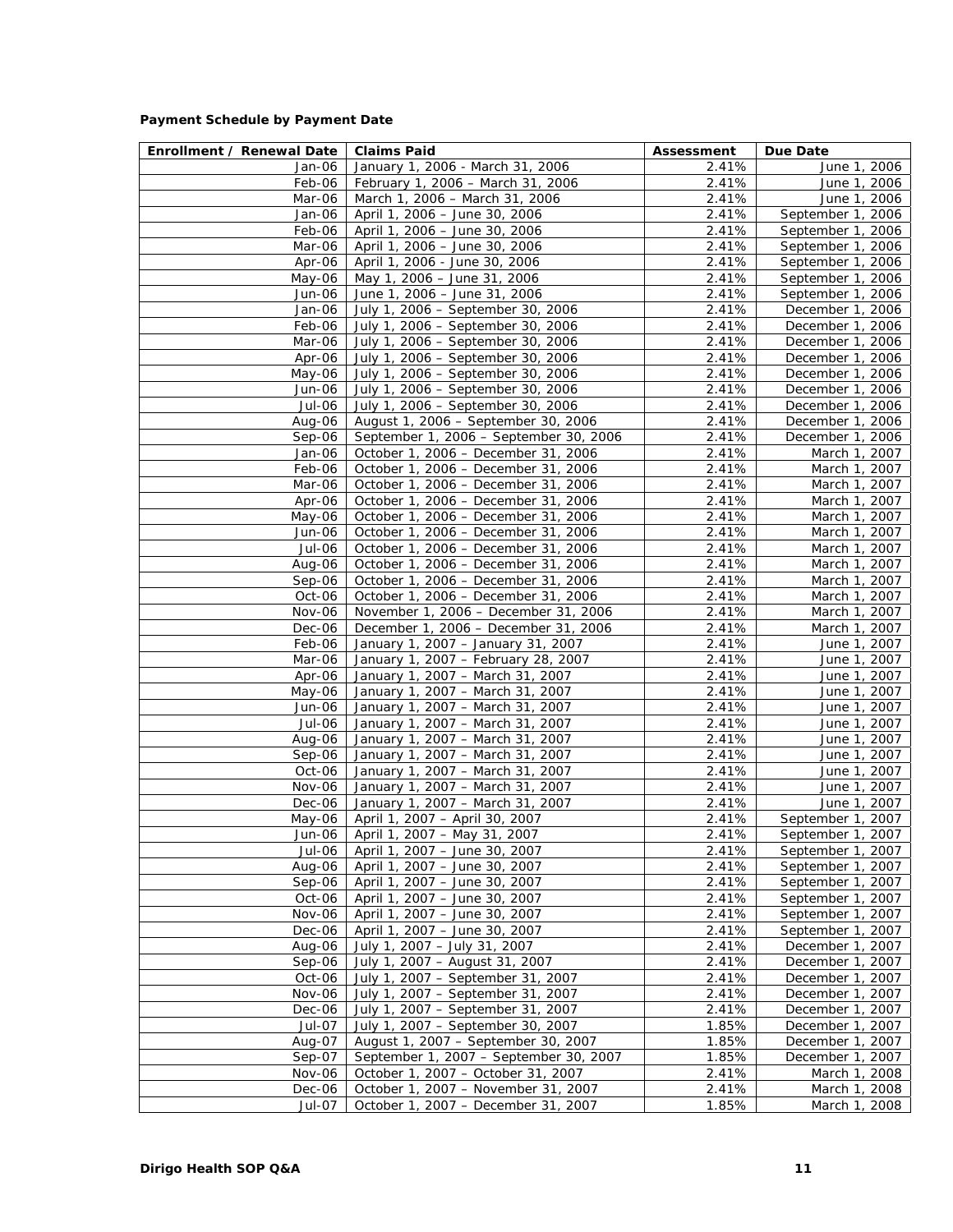| Aug-07   | October 1, 2007 - December 31, 2007    | 1.85% | March 1, 2008     |
|----------|----------------------------------------|-------|-------------------|
| $Sep-07$ | October 1, 2007 - December 31, 2007    | 1.85% | March 1, 2008     |
| Oct-07   | October 1, 2007 - December 31, 2007    | 1.85% | March 1, 2008     |
| Nov-07   | November 1, 2007 - December 31, 2007   | 1.85% | March 1, 2008     |
| Dec-07   | December 1, 2007 - December 31, 2007   | 1.85% | March 1, 2008     |
| Jul-07   | January 1, 2008 - March 31, 2008       | 1.85% | June 1, 2008      |
| Aug-07   | January 1, 2008 - March 31, 2008       | 1.85% | June 1, 2008      |
| $Sep-07$ | January 1, 2008 - March 31, 2008       | 1.85% | June 1, 2008      |
| Oct-07   | January 1, 2008 - March 31, 2008       | 1.85% | June 1, 2008      |
|          |                                        |       |                   |
| Nov-07   | January 1, 2008 - March 31, 2008       | 1.85% | June 1, 2008      |
| Dec-07   | January 1, 2008 - March 31, 2008       | 1.85% | June 1, 2008      |
| Jan-08   | January 1, 2008 - March 31, 2008       | 1.85% | June 1, 2008      |
| Feb-08   | February 1, 2008 - March 31, 2008      | 1.85% | June 1, 2008      |
| Mar-08   | March 1, 2008 - March 31, 2008         | 1.85% | June 1, 2008      |
| Jul-07   | April 1, 2008 - June 30, 2008          | 1.85% | September 1, 2008 |
| Aug-07   | April 1, 2008 - June 30, 2008          | 1.85% | September 1, 2008 |
| Sep-07   | April 1, 2008 - June 30, 2008          | 1.85% | September 1, 2008 |
| Oct-07   | April 1, 2008 - June 30, 2008          | 1.85% | September 1, 2008 |
| Nov-07   | April 1, 2008 - June 30, 2008          | 1.85% | September 1, 2008 |
| $Dec-07$ | April 1, 2008 - June 30, 2008          | 1.85% | September 1, 2008 |
| Jan-08   | April 1, 2008 - June 30, 2008          | 1.85% | September 1, 2008 |
| Feb-08   | April 1, 2008 - June 30, 2008          | 1.85% | September 1, 2008 |
| Mar-08   | April 1, 2008 - June 30, 2008          | 1.85% | September 1, 2008 |
| Apr-08   | April 1, 2008 - June 30, 2008          | 1.85% | September 1, 2008 |
| May-08   | May 1, 2008 - June 31, 2008            | 1.85% | September 1, 2008 |
| Jun-08   | June 1, 2008 - June 31, 2008           | 1.85% | September 1, 2008 |
| Aug-07   | July 1, 2008 - July 31, 2008           | 1.85% | December 1, 2008  |
| $Sep-07$ | July 1, 2008 - August 31, 2008         | 1.85% | December 1, 2008  |
| Oct-07   | July 1, 2008 - September 31, 2008      | 1.85% | December 1, 2008  |
| Nov-07   | July 1, 2008 - September 31, 2008      | 1.85% | December 1, 2008  |
| Dec-07   | July 1, 2008 - September 31, 2008      |       | December 1, 2008  |
|          |                                        | 1.85% |                   |
| Jan-08   | July 1, 2008 - September 30, 2008      | 1.85% | December 1, 2008  |
| Feb-08   | July 1, 2008 - September 30, 2008      | 1.85% | December 1, 2008  |
| Mar-08   | July 1, 2008 - September 30, 2008      | 1.85% | December 1, 2008  |
| Apr-08   | July 1, 2008 - September 30, 2008      | 1.85% | December 1, 2008  |
| May-08   | July 1, 2008 - September 30, 2008      | 1.85% | December 1, 2008  |
| Jun-08   | July 1, 2008 - September 30, 2008      | 1.85% | December 1, 2008  |
| Jul-08   | July 1, 2008 - September 30, 2009      | 1.74% | December 1, 2008  |
| Aug-08   | August 1, 2008 - September 30, 2008    | 1.74% | December 1, 2008  |
| Sep-08   | September 1, 2008 - September 30, 2008 | 1.74% | December 1, 2008  |
| Nov-07   | October 1, 2008 - October 31, 2008     | 1.85% | March 1, 2009     |
| Dec-07   | October 1, 2008 - November 31, 2008    | 1.85% | March 1, 2009     |
| Jan-08   | October 1, 2008 - December 31, 2008    | 1.85% | March 1, 2009     |
| Feb-08   | October 1, 2008 - December 31, 2008    | 1.85% | March 1, 2009     |
| Mar-08   | October 1, 2008 - December 31, 2008    | 1.85% | March 1, 2009     |
| Apr-08   | October 1, 2008 - December 31, 2008    | 1.85% | March 1, 2009     |
| May-08   | October 1, 2008 - December 31, 2008    | 1.85% | March 1, 2009     |
| Jun-08   | October 1, 2008 - December 31, 2008    | 1.85% | March 1, 2009     |
| Jul-08   | October 1, 2008 - December 21, 2008    | 1.74% | March 1, 2009     |
| Aug-08   | October 1, 2008 - December 21, 2008    | 1.74% | March 1, 2009     |
| Sep-08   | October 1, 2008 - December 21, 2008    | 1.74% | March 1, 2009     |
| Oct-08   | October 1, 2008 - December 31, 2008    | 1.74% | March 1, 2009     |
| Nov-08   | November 1, 2008 - December 31, 2008   | 1.74% | March 1, 2009     |
| Dec-08   | December 1, 2008 - December 31, 2008   | 1.74% | March 1, 2009     |
| Feb-08   | January 1, 2009 - January 31, 2009     | 1.85% | June 1, 2009      |
| Mar-08   | January 1, 2009 - February 28, 2009    | 1.85% | June 1, 2009      |
| Apr-08   | January 1, 2009 - March 31, 2009       | 1.85% |                   |
|          |                                        |       | June 1, 2009      |
| May-08   | January 1, 2009 - March 31, 2009       | 1.85% | June 1, 2009      |
| Jun-08   | January 1, 2009 - March 31, 2009       | 1.85% | June 1, 2009      |
| Jul-08   | January 1, 2009 - March 31, 2009       | 1.74% | June 1, 2009      |
| Aug-08   | January 1, 2009 - March 31, 2009       | 1.74% | June 1, 2009      |
| $Sep-08$ | January 1, 2009 - March 31, 2009       | 1.74% | June 1, 2009      |
| Oct-08   | January 1, 2009 - March 31, 2009       | 1.74% | June 1, 2009      |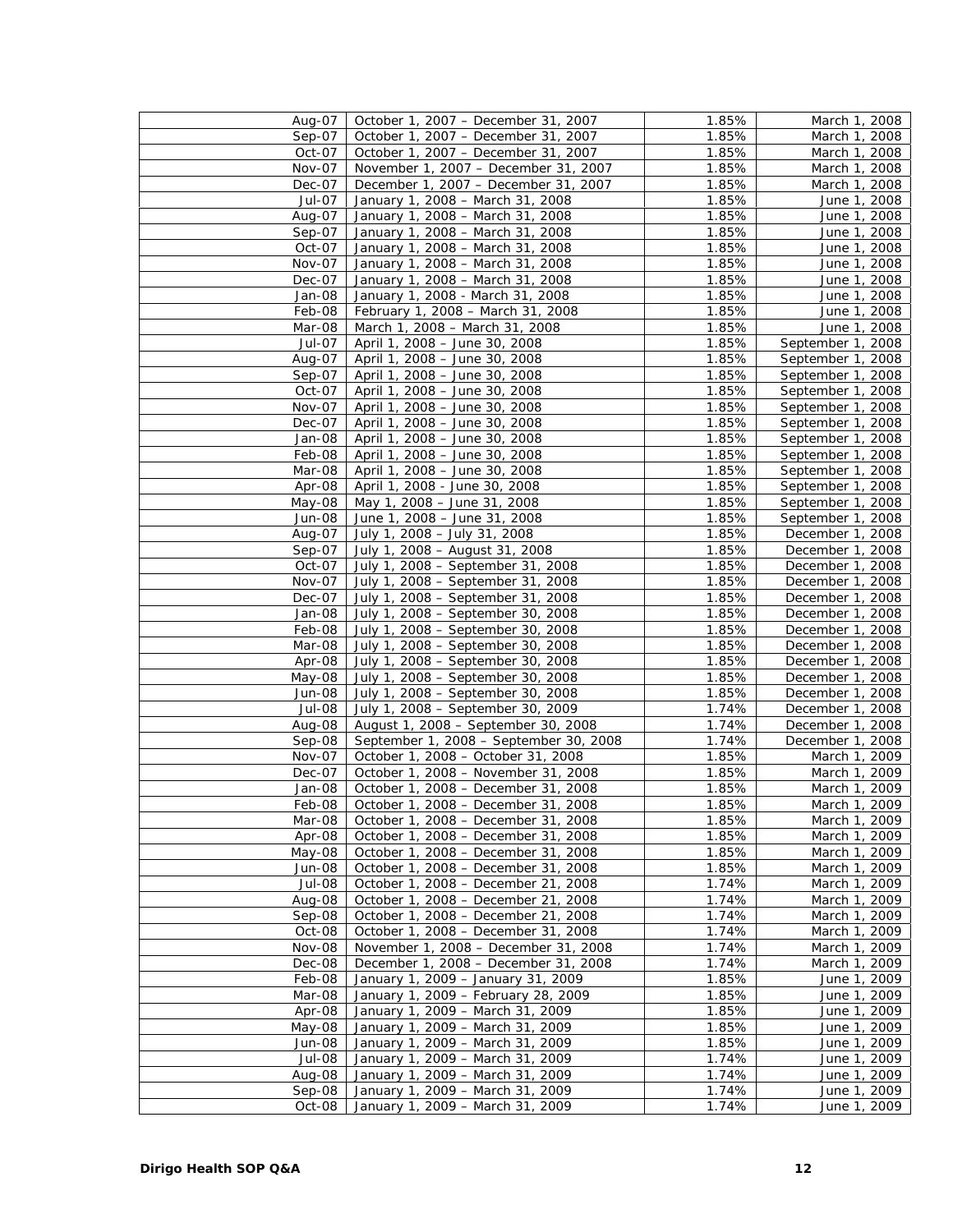| Nov-08   | January 1, 2009 - March 31, 2009    | 1.74% | June 1, 2009      |
|----------|-------------------------------------|-------|-------------------|
| Dec-08   | January 1, 2009 - March 31, 2009    | 1.74% | June 1, 2009      |
| Jan-09   | January 1, 2009 - March 31, 2009    | 1.74% | June 1, 2009      |
| Feb-09   | February 1, 2009 - March 31, 2009   | 1.74% | June 1, 2009      |
| Mar-09   | March 1, 2009 - March 31, 2009      | 1.74% | June 1, 2009      |
| May-08   | April 1, 2009 - April 30, 2009      | 1.85% | September 1, 2009 |
| Jun-08   | April 1, 2009 - May 31, 2009        | 1.85% | September 1, 2009 |
| Jul-08   | April 1, 2009 - June 30, 2009       | 1.74% | September 1, 2009 |
| Aug-08   | April 1, 2009 - June 30, 2009       | 1.74% | September 1, 2009 |
| Sep-08   | April 1, 2009 - June 30, 2009       | 1.74% | September 1, 2009 |
| Oct-08   | April 1, 2009 - June 30, 2009       | 1.74% | September 1, 2009 |
| Nov-08   | April 1, 2009 - June 30, 2009       | 1.74% | September 1, 2009 |
| Dec-08   | April 1, 2009 - June 30, 2009       | 1.74% | September 1, 2009 |
| Jan-09   | April 1, 2009 - June 30, 2009       | 1.74% | September 1, 2009 |
| Feb-09   | April 1, 2009 - June 30, 2009       | 1.74% | September 1, 2009 |
| Mar-09   | April 1, 2009 - June 30, 2009       | 1.74% | September 1, 2009 |
| Apr-09   | April 1, 2009 - June 30, 2009       | 1.74% | September 1, 2009 |
| May-09   | May 1, 2009 - June 30, 2009         | 1.74% | September 1, 2009 |
| Jun-09   | June 1, 2009 - June 30, 2009        | 1.74% | September 1, 2009 |
| Aug-08   | July 1, 2009 - July 31, 2009        | 1.74% | December 1, 2009  |
| Sep-08   | July 1, 2009 - August 31, 2009      | 1.74% | December 1, 2009  |
| Oct-08   | July 1, 2009 - September 30, 2009   | 1.74% | December 1, 2009  |
| Nov-08   | July 1, 2009 - September 30, 2009   | 1.74% | December 1, 2009  |
| Dec-08   | July 1, 2009 - September 30, 2009   | 1.74% | December 1, 2009  |
| Jan-09   | July 1, 2009 - September 30, 2009   | 1.74% | December 1, 2009  |
| Feb-09   | July 1, 2009 - September 30, 2009   | 1.74% | December 1, 2009  |
| Mar-09   | July 1, 2009 - September 30, 2009   | 1.74% | December 1, 2009  |
| Apr-09   | July 1, 2009 - September 30, 2009   | 1.74% | December 1, 2009  |
| May-09   | July 1, 2009 - September 30, 2009   | 1.74% | December 1, 2009  |
| Jun-09   | July 1, 2009 - September 30, 2009   | 1.74% | December 1, 2009  |
| Nov-08   | October 1, 2009 - October 31, 2009  | 1.74% | March 1, 2010     |
| $Dec-08$ | October 1, 2009 - November 30, 2009 | 1.74% | March 1, 2010     |
| Jan-09   | October 1, 2009 - December 31, 2009 | 1.74% | March 1, 2010     |
| Feb-09   | October 1, 2009 - December 31, 2009 | 1.74% | March 1, 2010     |
| Mar-09   | October 1, 2009 - December 31, 2009 | 1.74% | March 1, 2010     |
| Apr-09   | October 1, 2009 - December 31, 2009 | 1.74% | March 1, 2010     |
| May-09   | October 1, 2009 - December 31, 2009 | 1.74% | March 1, 2010     |
| Jun-09   | October 1, 2009 - December 31, 2009 | 1.74% | March 1, 2010     |
| Feb-09   | January 1, 2010 - January 31, 2010  | 1.74% | June 1, 2010      |
| Mar-09   | January 1, 2010 - February 28, 2010 | 1.74% | June 1, 2010      |
| Apr-09   | January 1, 2010 - March 31, 2010    | 1.74% | June 1, 2010      |
| May-09   | January 1, 2010 - March 31, 2010    | 1.74% | June 1, 2010      |
| Jun-09   | January 1, 2010 - March 31, 2010    | 1.74% | June 1, 2010      |
| May-09   | April 1, 2010 - April 30, 2010      | 1.74% | September 1, 2010 |
| Jun-09   | April 1, 2010 - May 30, 2010        | 1.74% | September 1, 2010 |